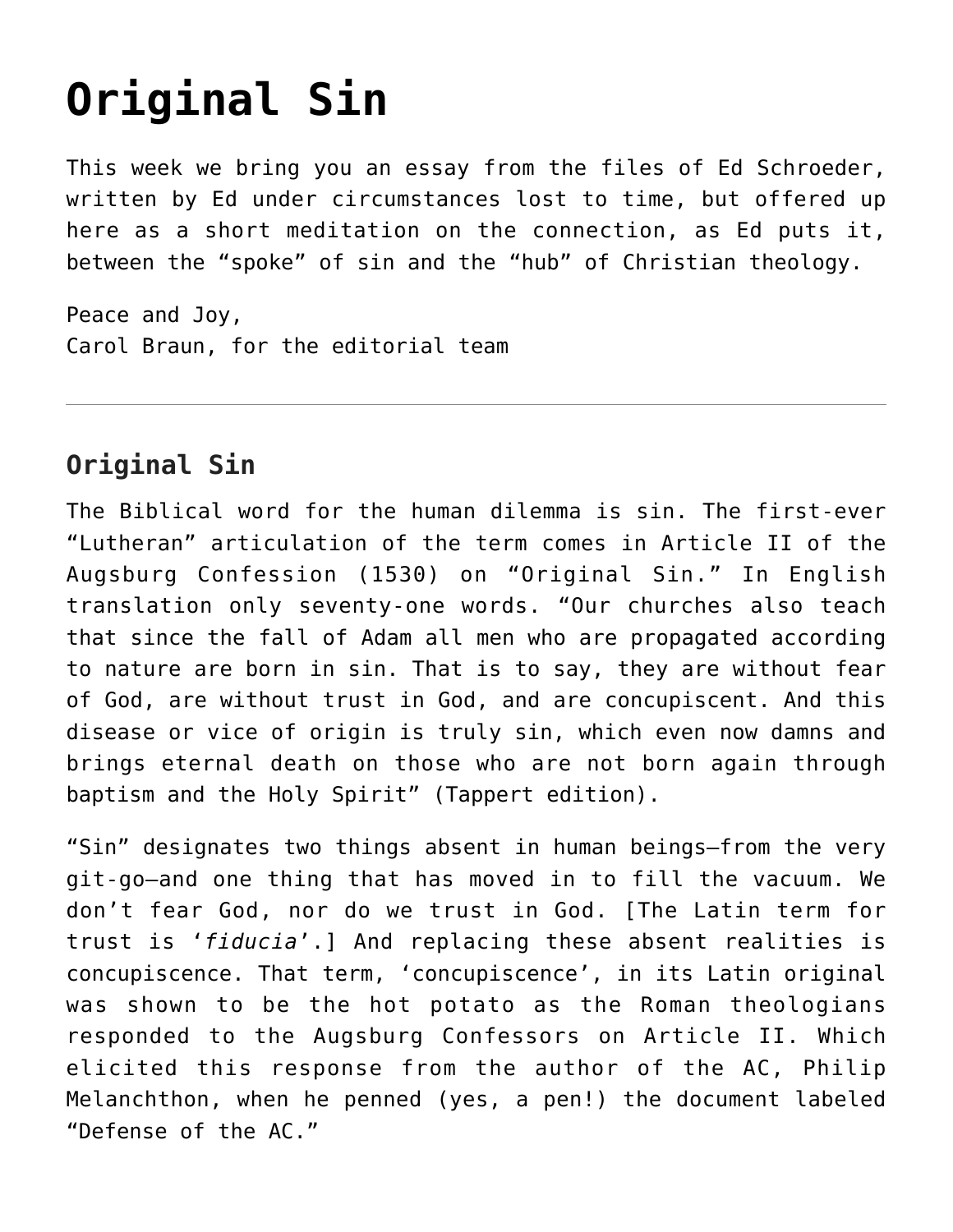"Our opponents approve Article II, 'Original Sin,' but they criticize our definition of original sin." And the fight is about concupiscence. Just what does the term mean? As Melanchthon then spells out what "we" mean, he starts with the usage of the term '*concupiscentia*' in the Latin Bible, the Bible that was the authority for all the debate participants. And he then goes to Augustine, claimed by both sides in the debate as THE doctrinal authority from antiquity.

But then he goes on. "Not the ancient theologians alone, but even the more recent ones—at least the more sensible among them [!]—teach that original sin is truly composed of the defects that I have listed, as well as of concupiscence [as we describe it]." Documentation for that claim is then found in Thomas Aquinas (!), Bonaventure, Hugo of St. Victor.

In one sense both sides agree on what concupiscence is, namely, an "inclination" to do, think, "evil." The disagreement is on how serious, how bad, this "yen" toward wickedness really is. "Our opponents claim that the inclination to evil is a neutral thing," the sad consequence of Adam's fall. Namely, the orderliness of Adam and Eve's original righteousness went topsyturvy with their Ur-disobedience, and all their offspring now have received the same dis-orderly heritage. Our "yens" go in wrong directions. Yes, that IS serious, but not THAT serious to justify saying, as AC II does, that concupiscence "even now damns and brings eternal death."

Serious, yes, but not THAT serious.

I'll never forget—well, I haven't up until now—an exchange between Robert Bertram, chair of the theology department of Valparaiso University, and Robert Pelton, chair of the theology department of Notre Dame University. It was back in 1958 or '59. I was the new kid on the block in the VU department. The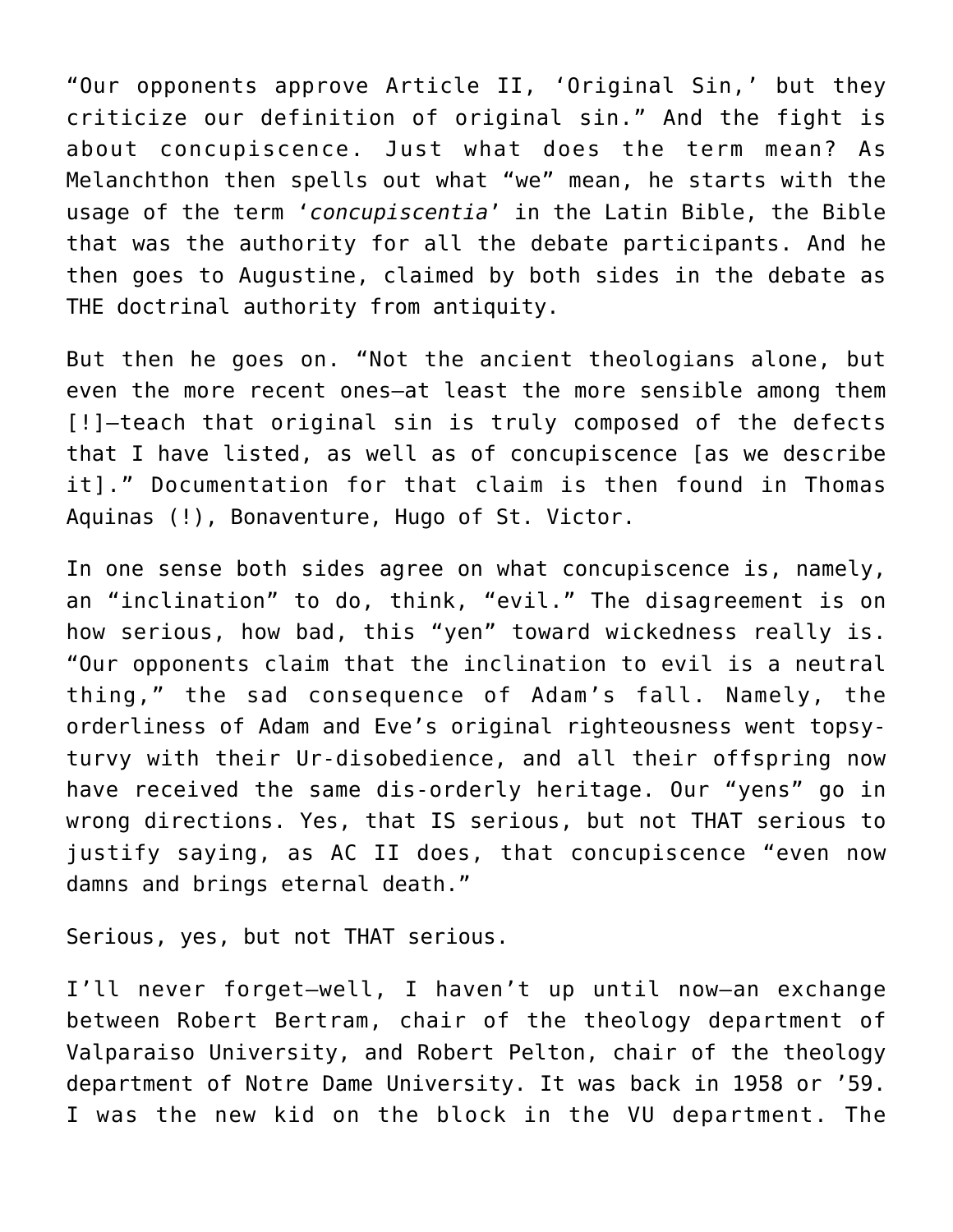presidents of the two universities, O.P. Kretzmann (VU) and Theodore Hesburgh (ND), personal friends, had decided—doubtless over cocktails—"Let's get our boys (yes, all boys) together for some theological exchange." It was some five years before Vatican II. So "the boys" got together twice a year at the outset. Their place, and then our place. The first one at ND was on baptism. One of them and one of us presented papers. No surprise, mostly simpatico.

Second one at our place, VU. Topic: Sin. Here both department chairs presented the papers. Pelton first, Bertram second. In Bertram's presentation he walked/talked his way through Article II of the AC and its sequel in the Defense of the AC. When Bertram finished, the first response came from Pelton: "Bob, it can't really be that bad, can it?" It was an Augsburg 1530 rerun in northern Indiana four-hundred-plus years later.

So how bad is it?

Melanchthon again: "When we use the term 'concupiscence', we do not mean only its acts or fruits [the discombobulated moral orderliness pervading Adam and Eve's descendants], but the continual inclination of [human] nature." Yes, "the scholastics [i.e., the debate partners in this kerfuffle] misunderstand the patristic definition of sin [e.g., Augustine's] and therefore minimize original sin…. They miss the main issue."

[Sidebar. On the term 'original' in this discussion. For the Augsburg Confessors "original" has two valences. On the one hand it signals that sin has been coterminous with my life from the very moment of my origin. Namely, there is no time way back at the beginning of my existence which I can point to and say "Back there I was innocent." Rather this has been my diagnosis right from the beginning of my life. It is the shape of my life. The inclination of not fearing God, not trusting in God, and the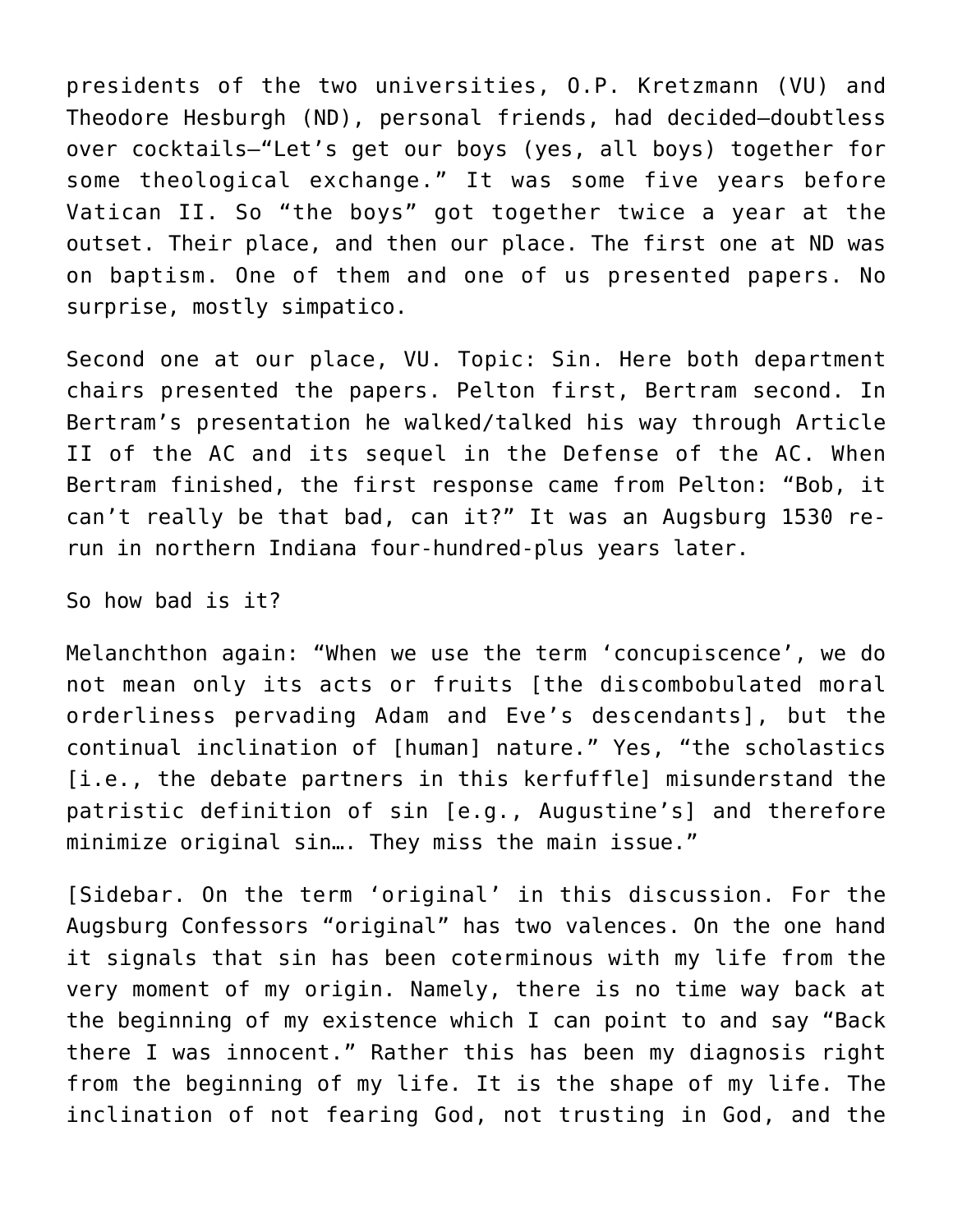"yen" to be my own God, to curve back into myself, to find in myself the center of my universe.

On the other hand it signals that the "bad" things I do in thought, word, and deed have their own origin, their root, in this primal inclination. My sins (plural) have their root in this primordial inclined plane where everything rolls in the same direction: to me.]

Basically the "main issue" missed by the scholastics is what has just been said in the sidebar above. "When they talk about original sin, they do not mention the more serious faults of human nature, namely, ignoring God, despising him, lacking fear and trust in him, hating his judgment and fleeing it, being angry at him, despairing of his grace, trusting in temporal things, etc. These evils which are most contrary to the law of God, the scholastics do not even mention."

The punch line for such a minimal diagnosis of the human malady then follows: "What need is there for the grace of Christ…what need is there for the Holy Spirit?"

There is a direct correlation between diagnosis of the malady and the healing thereof. Therefore the wagon-wheel spoke about sin is always linked to the prime article of the AC, justification by faith alone, a faith clinging to the merits and benefits of Christ. The doctrine of sin is eventually Christological. When sin is minimized, Christ is too.

The reality of concupiscence, "the inclination to evil," persists also in those who do trust Christ. It is a constant for the believer as well. "Doubt about God's wrath, his grace, and his Word: anger at his judgments; indignation because he does not deliver us from trouble right away; fretting because bad people are more fortunate than good people; yielding to anger, desire, ambition, wealth, etc. Pious men have confessed to these